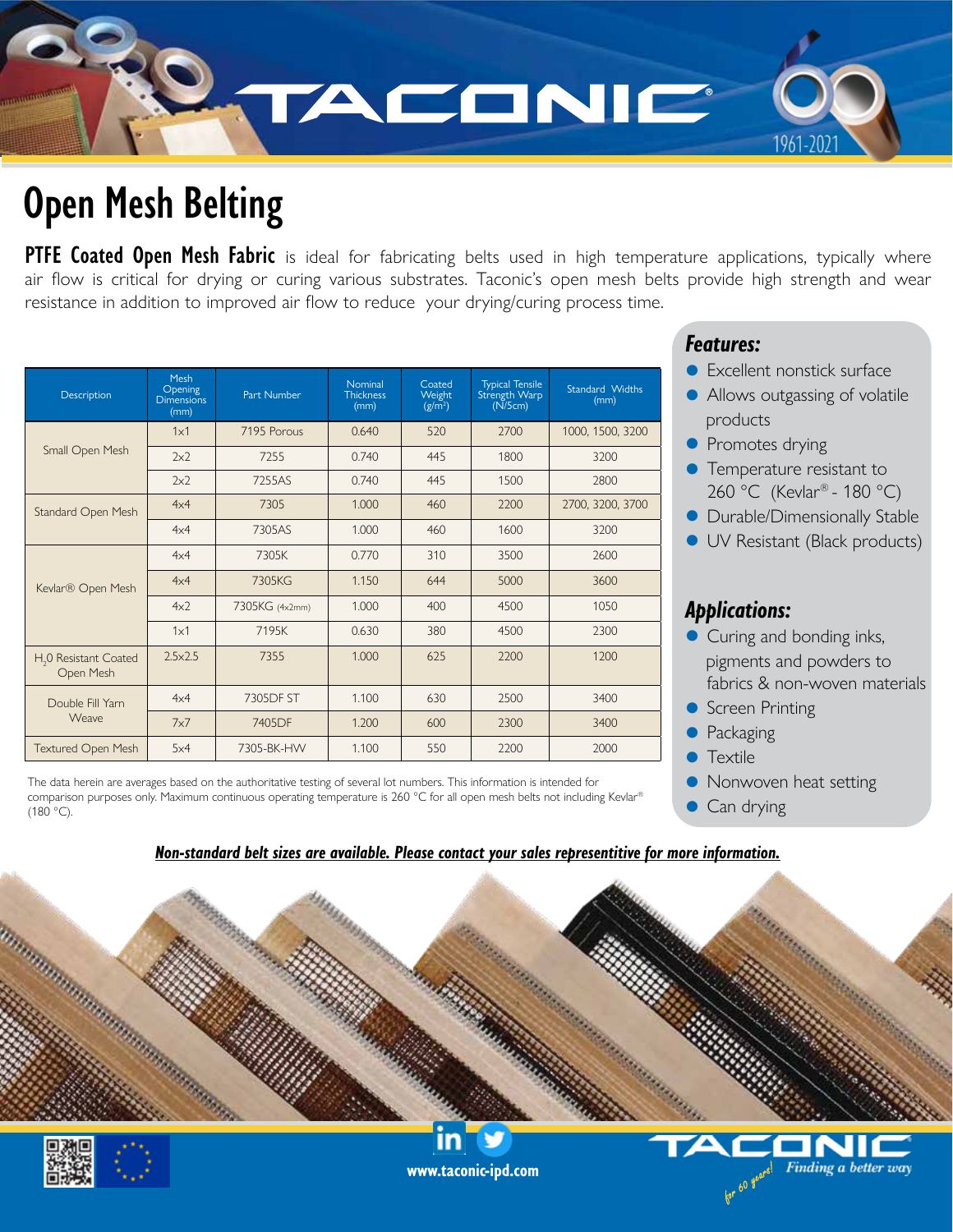

Splice Options: Taconic offers metallic, non-metallic, endless and open splices to accommodate your unique requirements.

**Non-Metallic Splices** When metal lacing cannot be used, a fabric notched splice, peek lacing, self loop or smart loop splice offers durability and flexibility. A smart loop splice or peek lacing is recommended when maximum airflow is needed.







Metallic Splices Alligator and clipper splices are the most durable and easy to use. Belts can be installed without taking machinery apart and a cover-flap can be added to these splices to reduce mark-off and heat transfer to your material.



**Endless Splices**



Material ends are butted together and reinforced with a durable backing strip that provides a smooth working surface.



*Alligator Splice Clipper Splice*



*Butt Splice Overlap Splice Scarfed Splice* Material ends are cut straight or diagonally, overlapped and heat sealed, providing a very durable seam.



*Low Profile Clipper Splice*



Belt ends are tapered to minimize thickness at the splice area, overlapped and heat sealed.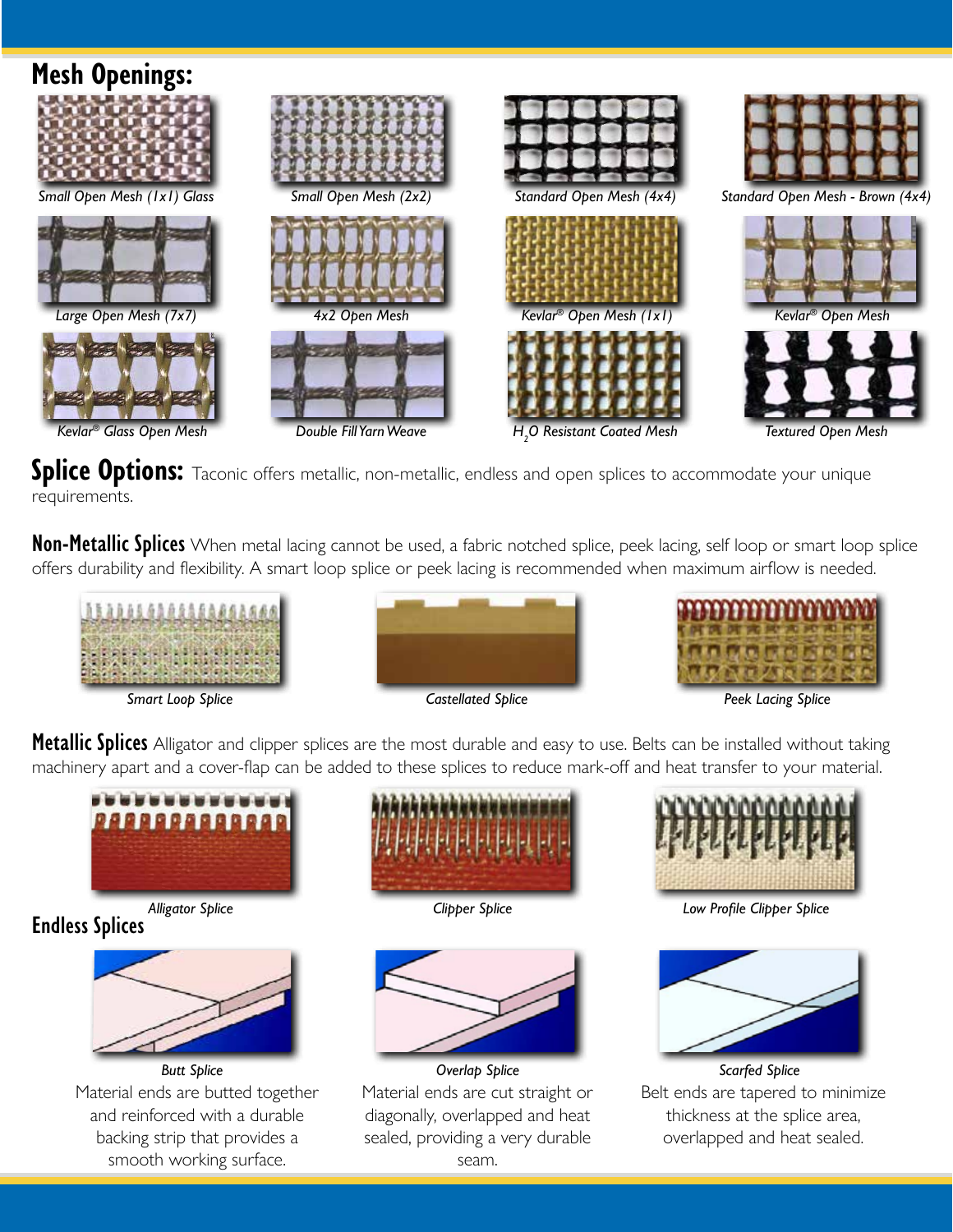**Edge Reinforcements:** Taconic belts can be supplied with strips of heat-sealed film or fabric on one or both edges of your belt. This reinforcement serves a dual purpose: it reduces fraying of belt edges which rub on guiding rollers and it also provides the strongest possible anchor for guiding studs, eyelets & Kevlar guides. Edge reinforcement is required for belts with studs or eyelets and for open mesh belts. After heat sealing, fabric edge strips can also be sewn for additional strength.

### **Heat Sealed PTFE Film**

|   | 31  | L<br>п | O |  |
|---|-----|--------|---|--|
| ٠ | ٠   | ш      | г |  |
|   | - 1 | u      | × |  |
|   |     | o      | a |  |

PTFE film strips are encapsulated and heat sealed onto the edges of the belt with either 25mm or 50mm on both top & bottom. This PTFE edge is available as a clear or black film.

# **Heat Sealed Fabric Edge**

0,15mm thick PTFE coated glass fabric is encapsulated, and heat sealed onto the edges of the belt with either 25mm or 50mm on both top & bottom. Fabric edges are available either brown/tan or black.



### **Fabric Edge, Sewn & Sealed**



For extra reinforcement, our 0,15mm thick heat-sealed fabric edge can also be sewn if desired. This reinforcement is commonly used on open mesh belting.

**Tracking & Guiding:** Taconic offers a variety of options to guide belts on your machine. These devices can be placed on one or both edges of your belts.



Nickel plated brass eyelets are offered in various sizes



**Eyelets Guide Studs** Nickel Brass studs are available in various sizes



**Kevlar® Guide Cord** 4x4mm wide woven Kevlar® reinforced guide cord